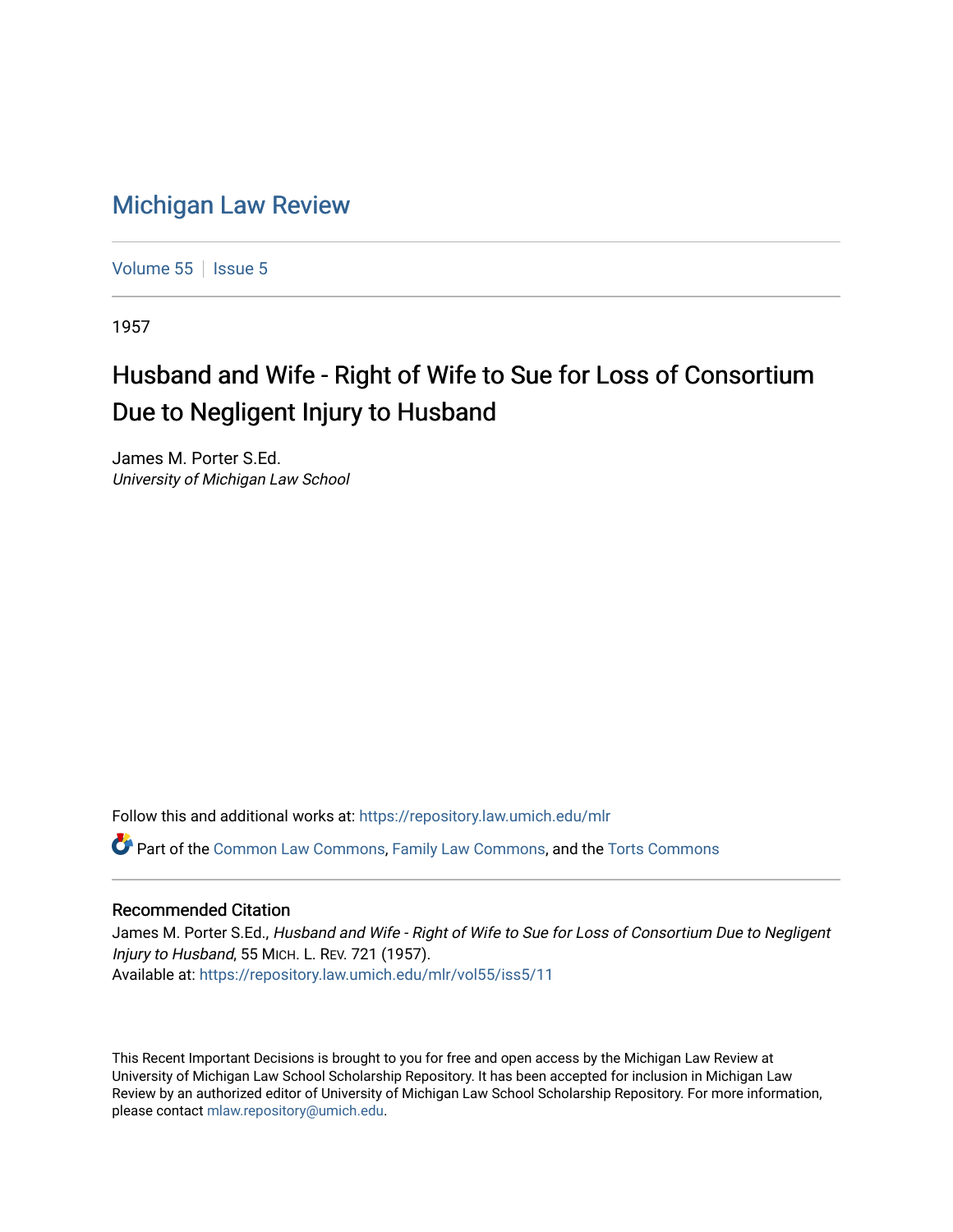HusBAND AND WIFE-RIGHT OF WIFE TO SUE FOR Loss OF CONSORTIUM DUE TO NEGLIGENT INJURY TO HUSBAND-Plaintiff brought an action for loss of consortium with her husband, allegedly due to defendant's negligent injury of the husband. In a prior suit the husband's cause of action against the defendant had been settled and dismissed with prejudice. The trial court dismissed the present suit for failure to state a cause of action. On appeal, *held,* reversed. The wife has a valuable property right of consortium. Iowa statutes pertaining to the rights of married women1 clearly indicate the intent of the legislature to remove the common law bar of coverture that prevented a wife from maintaining an action for loss of consortium. *Acuff v. Schmit,* (Iowa 1956) 78 N. W. (2d) 480.

It has long been the rule at common law2 and has been held under modern statutes<sup>3</sup> that negligent injury of the husband gives the wife no cause of ac-

1 Iowa Code Ann. (1950) §§597.1, 597.18, 613.11. Every state has adopted statutes, popularly known as married women's acts, which modify the harsh common law rules relating to the status of wives.

2 Sobolewski v. German, 32 Del. (2 W. W. Harr.) 540, 127 A. 49 (1924). See collection of authorities in 5 A.L.R. 1049 (1920); 59 A.L.R. 680 (1929).

3 Cravens v. Louisville & N. R. Co., 195 Ky. 257, 242 S.W. 628 (1922); Feneff v. New York Central & H. R. R. Co., 203 Mass. 278, 89 N.E. 436 (1909).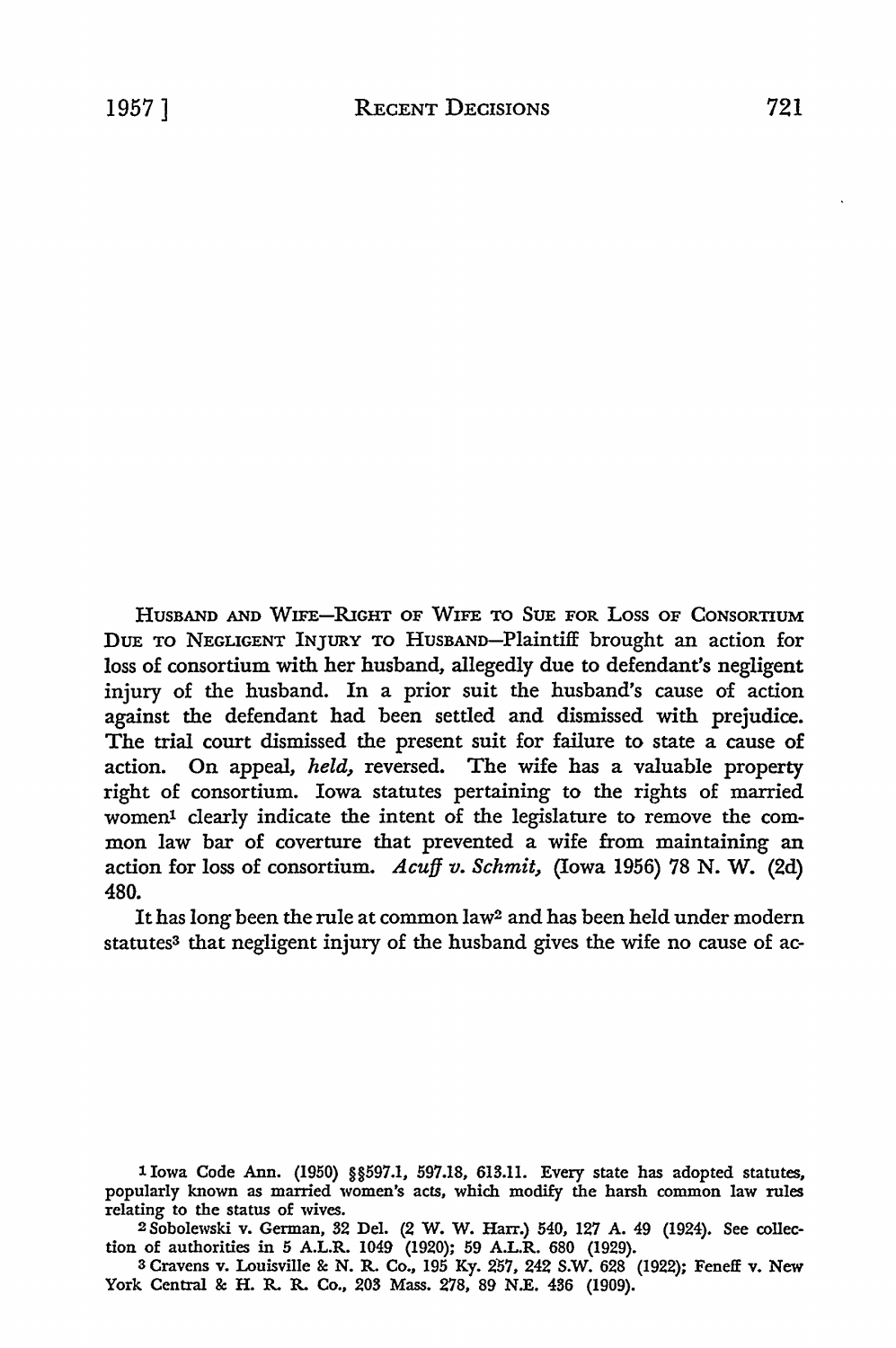tion for her loss of consortium. Most courts permit the husband, however, to recover for his loss of consortium.4 The roots of this distinction can be traced to the common law concept of husband and wife as a single legal entity. Only the husband could sue for an interference with the marital relation, and to recover for her own personal injuries the wife had to sue jointly with the husband.<sup>5</sup> Initially, the husband's recovery for loss of consortium was limited to the value of the wife's services and society.<sup>6</sup> Once such a loss was proved, recovery could be extended to the more intangible elements7 of the marital relationship. Inasmuch as the wife had no right to the services of the husband,<sup>8</sup> the courts rationally denied her substantive cause of action for loss of her consortium. The married women's acts have removed the common law disability of coverture from the wife and give her the right to sue in tort.9 The courts have not construed this legislation so as to give her a cause of action generally for loss of consortium.10 Many courts, viewing the spirit of the legislation, have taken a half-step in this direction, however, by permitting the wife to maintain such an action when the conduct producing the injury to consortium is intentional or malicious.11 It is difficult to determine why the courts would extend her rights this far,<sup>12</sup> but stop

4 Tomme v. Pullman Co., 207 Ala. 511, 93 S. 462 (1922); Hansen v. Costello, 125 Conn. 386, 5 A. (2d) 880 (1939).

5 MADDEN, DOMESTIC RELATIONS §54, p. 156 (1931). Any judgment recovered could be kept by the husband as his own, since he was entitled to the wife's chattels that he reduced to his possession.

<sup>6</sup>Hall v. Hollander, 4 B. & C. 660, 107 Eng. Rep. 1206 (1825). Services were broadly defined to include her general usefulness, industry, frugality and attentions in the home. The cases are in conflict as to whether the loss of sexual relations was an element of society. See McCORMICK, DAMAGES §92, p. 331 (1935). It appears that the foundation of the husband's right of action was originally based on the idea that his wife was his servant and interference with the service of a servant was an actionable trespass. See Lippman, "The Breakdown of Consortium," 30 Cot. L. REv. 651 at 653 (1930).

7 These elements are frequently described as the "sentimental version" of consortium. See principal case at 482. See also note I supra.

 $\hat{\mathbf{S}}$  Blackstone summed it up as follows: ". . [T]he inferior hath no kind of property in the company, care, or assistance of the superior as the superior is held to have in those of the inferior. . . . " 3 BLACKST. COMM. \*143.

<sup>9</sup>MADDEN, DOMESTIC RELATIONS §55, p. 159 (1931). 10 Nash v. Mobile & 0. R. Co., 149 Miss. 823, 116 S. 100 (1928); Howard v. Verdigris Valley Electric Co-op., 201 Okla. 504, 207 P. (2d) 784 (1949).

11 Flandermeyer v. Cooper, 85 Ohio St. 327, 98 N.E. 102 (1912) (defendant sold a habit-forming drug to the husband); Roberts v. Roberts, 230 Ky. 165, 18 S.W. (2d) 981 (1929) (criminal conversation); Rott v. Goehring, 33 N.D. 413, 157 N.W. 294 (1916) (alienation of affections); Clark v. Hill, 69 Mo. App. 541 (1897) (defendant drove the husband to insanity by willful threats); Pratt v. Daly, 55 Ariz. 535, 104 P. (2d) 147 (1940) (sale of intoxicants to the husband despite wife's protests).

12 The wife's right to recovery when the injury is intentionally inflicted has been explained as resting on the necessity of punishing the wrongdoer. The husband is clearly disqualified from bringing suit because of his participation in the act complained of, so, of necessity, the wife must have the right. Brown v. Kistleman, 177 Ind. 692, 98 N.E.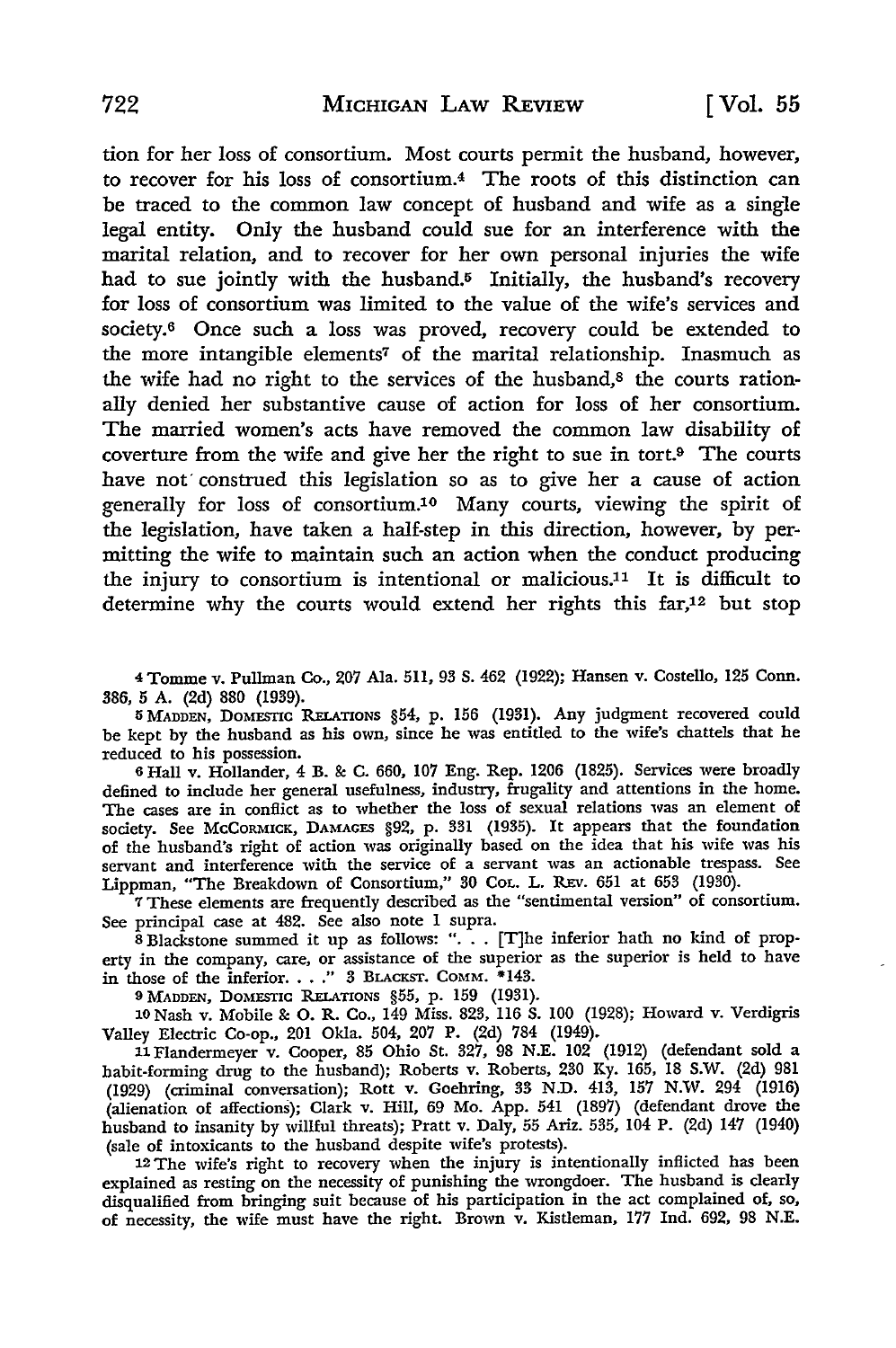short of giving her a recovery against unintentional injury. A few courts, recognizing this inconsistency, have equalized the rights of husband and wife, with dubious justice, by denying the husband a right to recover.<sup>13</sup> The reasons most often advanced to justify denying the wife a cause of action for loss of consortium are a lack of statutory authorization, the difficulty of measuring her damages because they are indirect and inconsequential, and a fear of double recovery.<sup>14</sup> Despite the absence of specific legislative authority, it is evident that the married women's acts were intended to place husband and wife in positions of legal equality. The very purpose of the legislation is thwarted by denying her the identical rights enjoyed by the husband.15 The argument that her damages are remote, indirect and difficult to measure is sharply contradicted by numerous decisions allowing the husband to recover for similar injuries.16 The problem of double recovery can be removed by taking into account the compensation received by the husband in his action.<sup>17</sup> It is not rational to deny the wife's claim<sup>18</sup> for her separate injuries because of a fear they will duplicate her husband's recovery in his action for negligent injury. To so hold would approach a return to the longdiscarded common law principle that the husband alone has the primary right in the marital relation and he and the wife are but one legal entity. The decision in the principal case, though not without significant precedent,19 is a bold step forward in the ultimate renunciation of a wellentrenched but vulnerable rule. It is to be hoped that the criticism of

631 (1912); Kosciolek v. Portland Ry. Light & Power Co., 81 Ore. 517, 160 P. 132 (1916). Nevertheless, it must be remembered that a court cannot award punitive damages in a civil action except as incidental to an actionable civil wrong. McCORMICK, DAMAGES §83, p. 293 (1935). See also Hitaffer v. Argonne Co., (D.C. Cir. 1950) 183 F. (2d) 811 at 814, cert. den. 340 U.S. 852 (1950. [The overruling of this case in Smither & Co. v. Coles, (D.C. Cir., Feb. 21, 1957) left undisturbed the point here in question.]

13 Taylor v. S. H. Kress & Co., 136 Kan. 155, 12 P. (2d) 808 (1932); Helmstetler v. Duke Power Co., 224 N.C. 821, 32 S.E. (2d) 611 (1945); Floyd v. Miller, 190 Va. 303, 57 S.E. (2d) 114 (1950).

14 Many courts have agreed with the logic of the decision in the principal case, but feel it is only proper for the legislature to grant the right. Jeune v. Del E. Webb Const. Co., 77 Ariz. 226, 269 P. (2d) 723 (1954); Franzen v. Zimmerman, 127 Colo. 381, 256 P. (2d) 897 (1953); Nelson v. A. M. Lockett Co., 206 Okla. 334, 243 P. (2d) 719 (1952).

15 See principal case at pp. 484-485.

16 See note 5 supra. The injury to the wife has been assessed when the conduct producing it was intentional. Note 13 supra.

17 PROSSER, LAw OF TORTS, 2d ed., §104, p. 704 (1955).

18 Dean Pound concludes that the wife's suit is not secured because of the crude method of assessing damages. See Pound, "Individual Interests in the Domestic Relations," 14 MICH. L. REV. 177 at 194 (1916).

19 Hitaffer v. Argonne, note 13 supra; Hipp v. E. I. du Pont de Nemours & Co., 182 N.C. 9, 108 S.E. 318 (1921) [which was later overruled, however, in Hinnant v. Tidewater Power Co., 189 N.C. 120, 126 S.E. 307 (1925)].